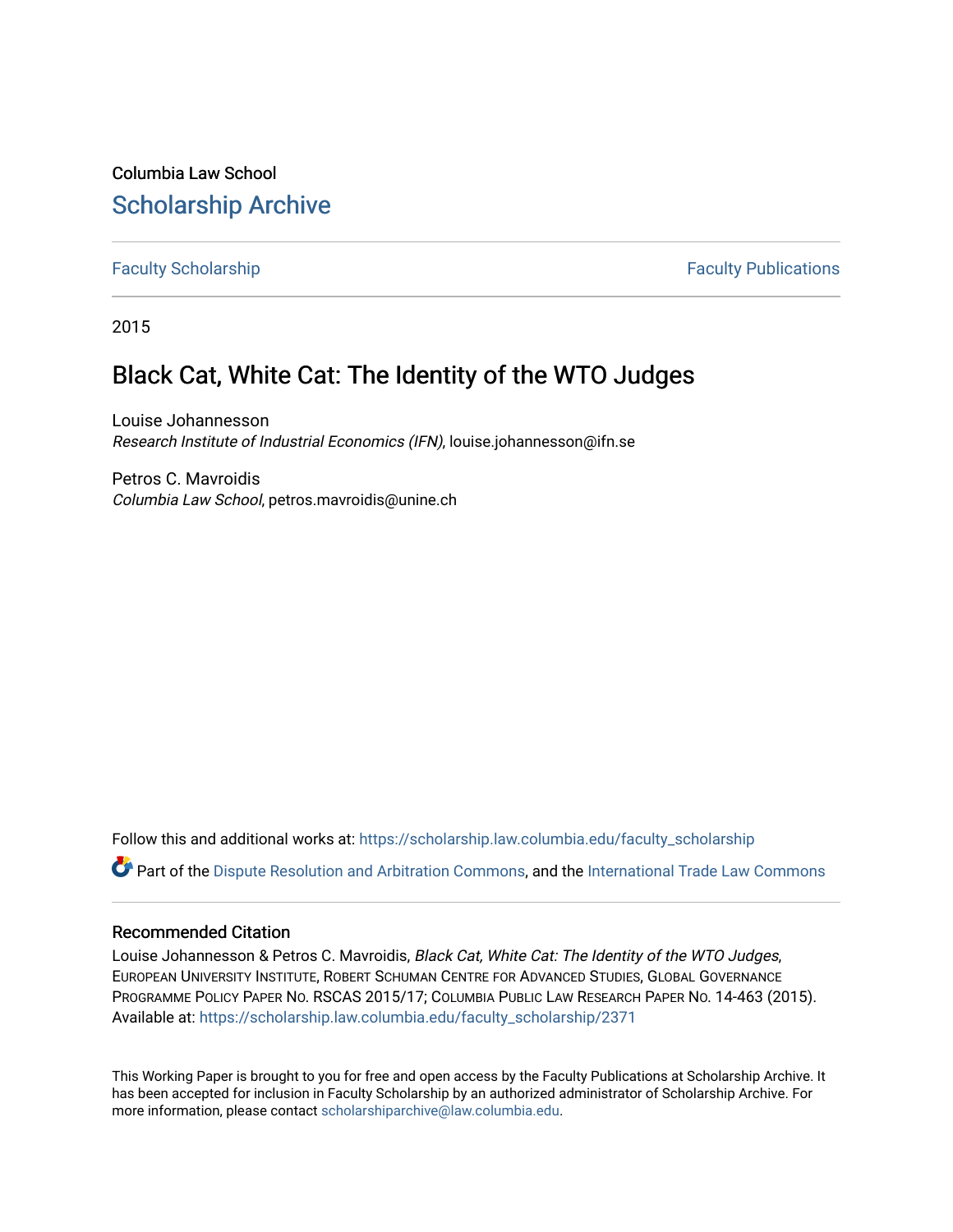**ROBERT SCHUMAN CENTRE FOR ADVANCED STUDIES** 

European University Institute

# WORKING EPAPERS

RSCAS 2015/17 Robert Schuman Centre for Advanced Studies Global Governance Programme-161

Black Cat, White Cat The Identity of the WTO Judges

Louise Johannesson and Petros C. Mavroidis

Electronic copy available at: http://ssrn.com/abstract=2572390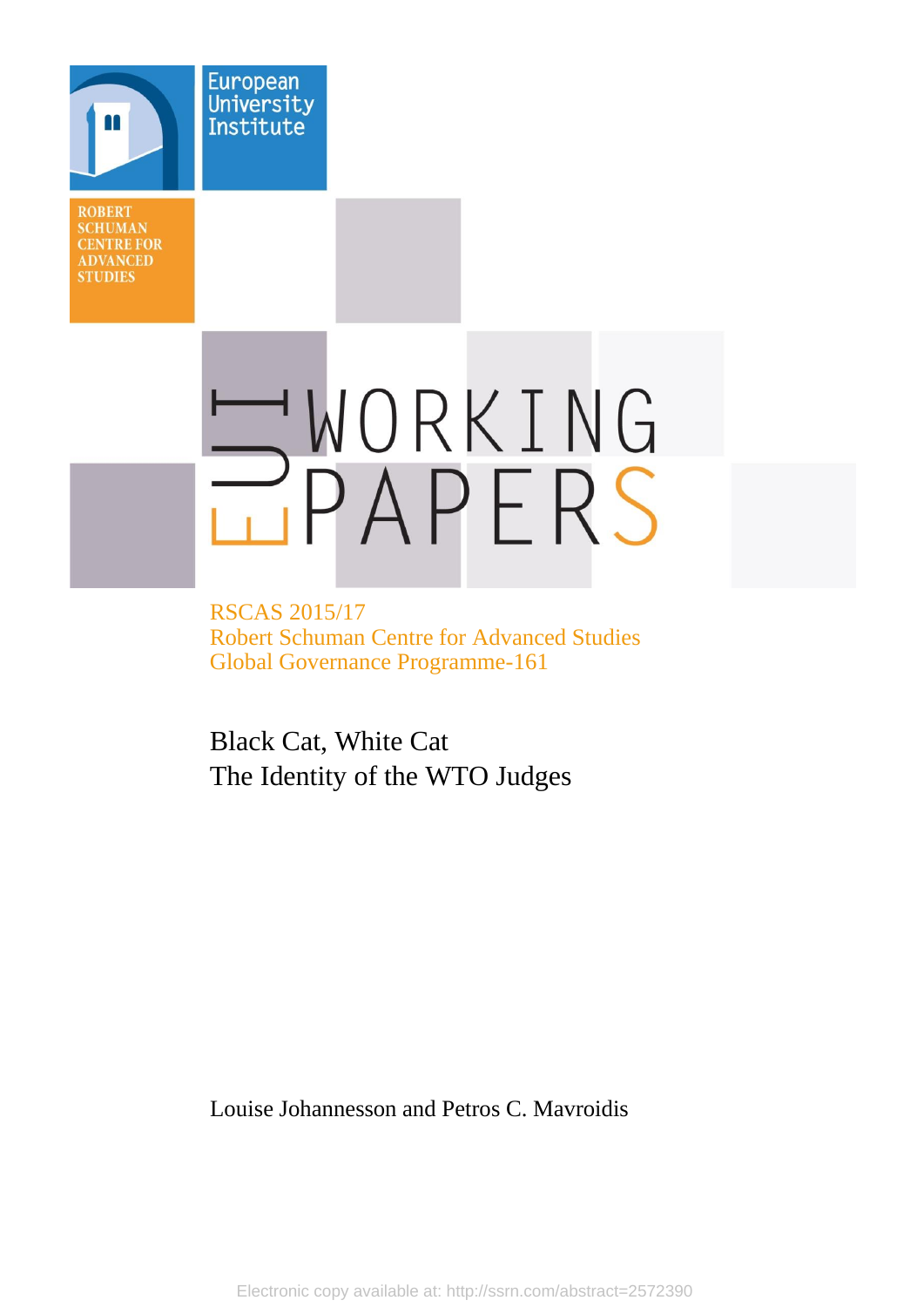Electronic copy available at: http://ssrn.com/abstract=2572390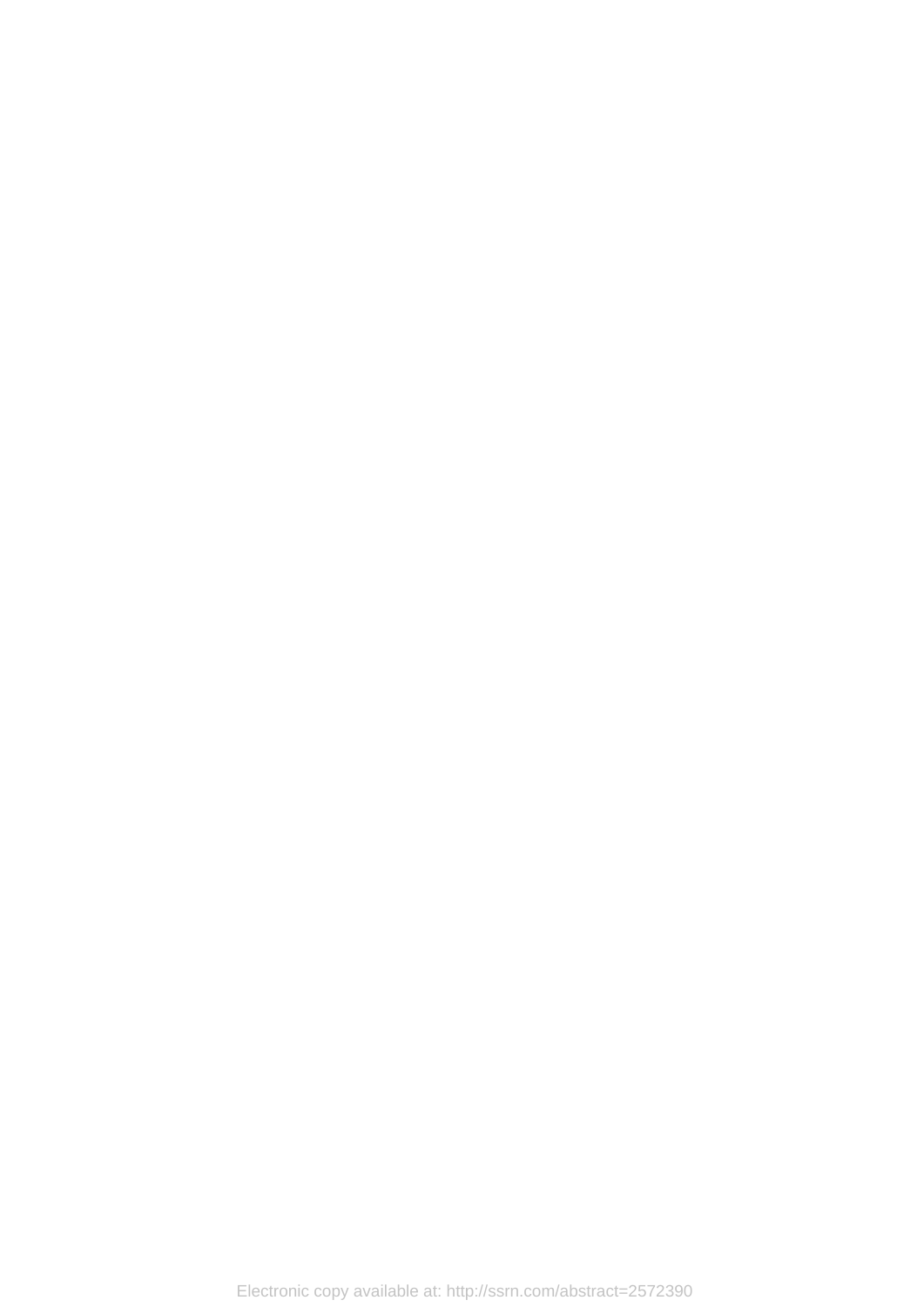# European University Institute **Robert Schuman Centre for Advanced Studies**

Global Governance Programme

# **Black Cat, White Cat The Identity of the WTO Judges**

Louise Johannesson and Petros C. Mavroidis

EUI Working Paper **RSCAS** 2015/17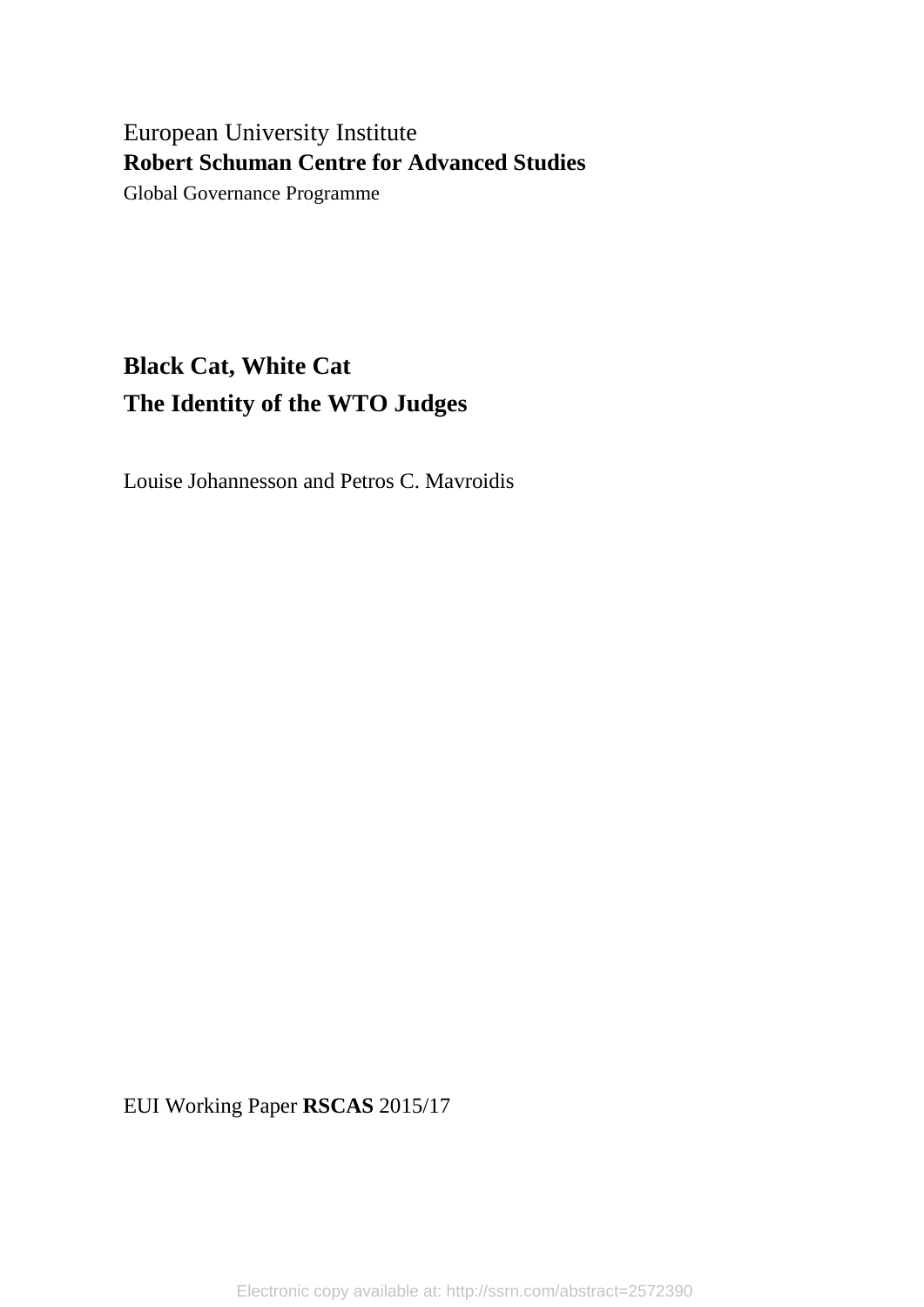This text may be downloaded only for personal research purposes. Additional reproduction for other purposes, whether in hard copies or electronically, requires the consent of the author(s), editor(s). If cited or quoted, reference should be made to the full name of the author(s), editor(s), the title, the working paper, or other series, the year and the publisher.

ISSN 1028-3625

© Louise Johannesson and Petros C. Mavroidis, 2015

Printed in Italy, March 2015 European University Institute Badia Fiesolana I – 50014 San Domenico di Fiesole (FI) Italy [www.eui.eu/RSCAS/Publications/](http://www.eui.eu/RSCAS/Publications/) [www.eui.eu](http://www.eui.eu/) [cadmus.eui.eu](http://cadmus.eui.eu/dspace/index.jsp)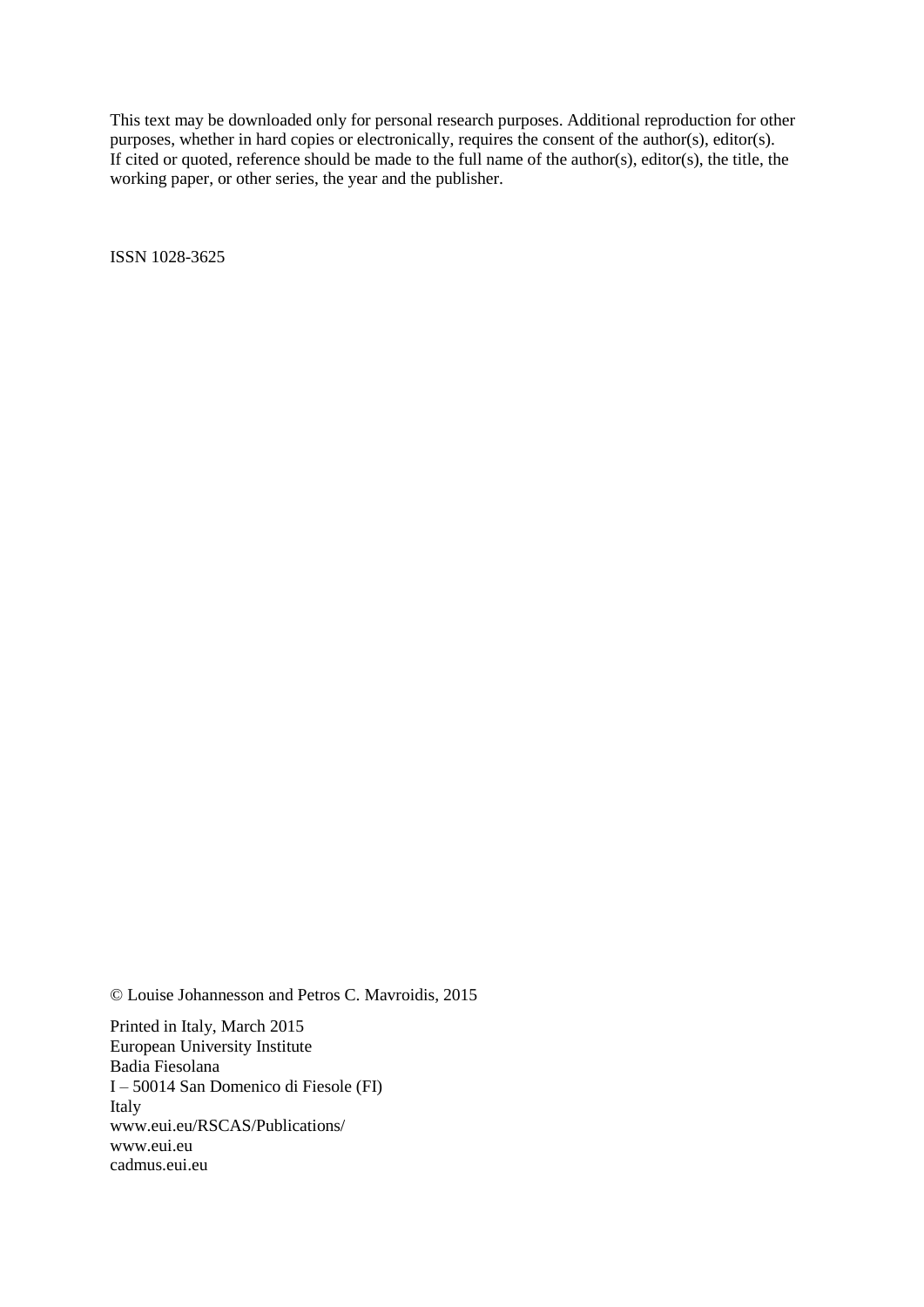# **Robert Schuman Centre for Advanced Studies**

The Robert Schuman Centre for Advanced Studies (RSCAS), created in 1992 and directed by Professor Brigid Laffan, aims to develop inter-disciplinary and comparative research on the major issues facing the process of European integration, European societies and Europe's place in 21<sup>st</sup> century global politics.

The Centre is home to a large post-doctoral programme and hosts major research programmes, projects and data sets, in addition to a range of working groups and *ad hoc* initiatives. The research agenda is organised around a set of core themes and is continuously evolving, reflecting the changing agenda of European integration, the expanding membership of the European Union, developments in Europe's neighbourhood and the wider world.

Details of the research of the Centre can be found on: <http://www.eui.eu/RSCAS/Research/>

Research publications take the form of Working Papers, Policy Papers, and e-books. Most of these are also available on the RSCAS website: <http://www.eui.eu/RSCAS/Publications/>

The EUI and the RSCAS are not responsible for the opinions expressed by the author(s).

## **The Global Governance Programme at the EUI**

The Global Governance Programme (GGP) is research turned into action. It provides a European setting to conduct research at the highest level and promote synergies between the worlds of research and policy-making, to generate ideas and identify creative and innovative solutions to global challenges.

The GGP comprises three core dimensions: research, policy and training. Diverse global governance issues are investigated in *research* strands and projects coordinated by senior scholars, both from the EUI and from other internationally recognized top institutions. The *policy* dimension is developed throughout the programme, but is highlighted in the GGP High-Level Policy Seminars, which bring together policy-makers and academics at the highest level to discuss issues of current global importance.The Academy of Global Governance (AGG) is a unique executive *training* programme where theory and "real world" experience meet. Young executives, policy makers, diplomats, officials, private sector professionals and junior academics, have the opportunity to meet, share views and debate with leading academics, top-level officials, heads of international organisations and senior executives, on topical issues relating to governance.

For more information: [http://globalgovernanceprogramme.eui.eu](http://globalgovernanceprogramme.eui.eu/)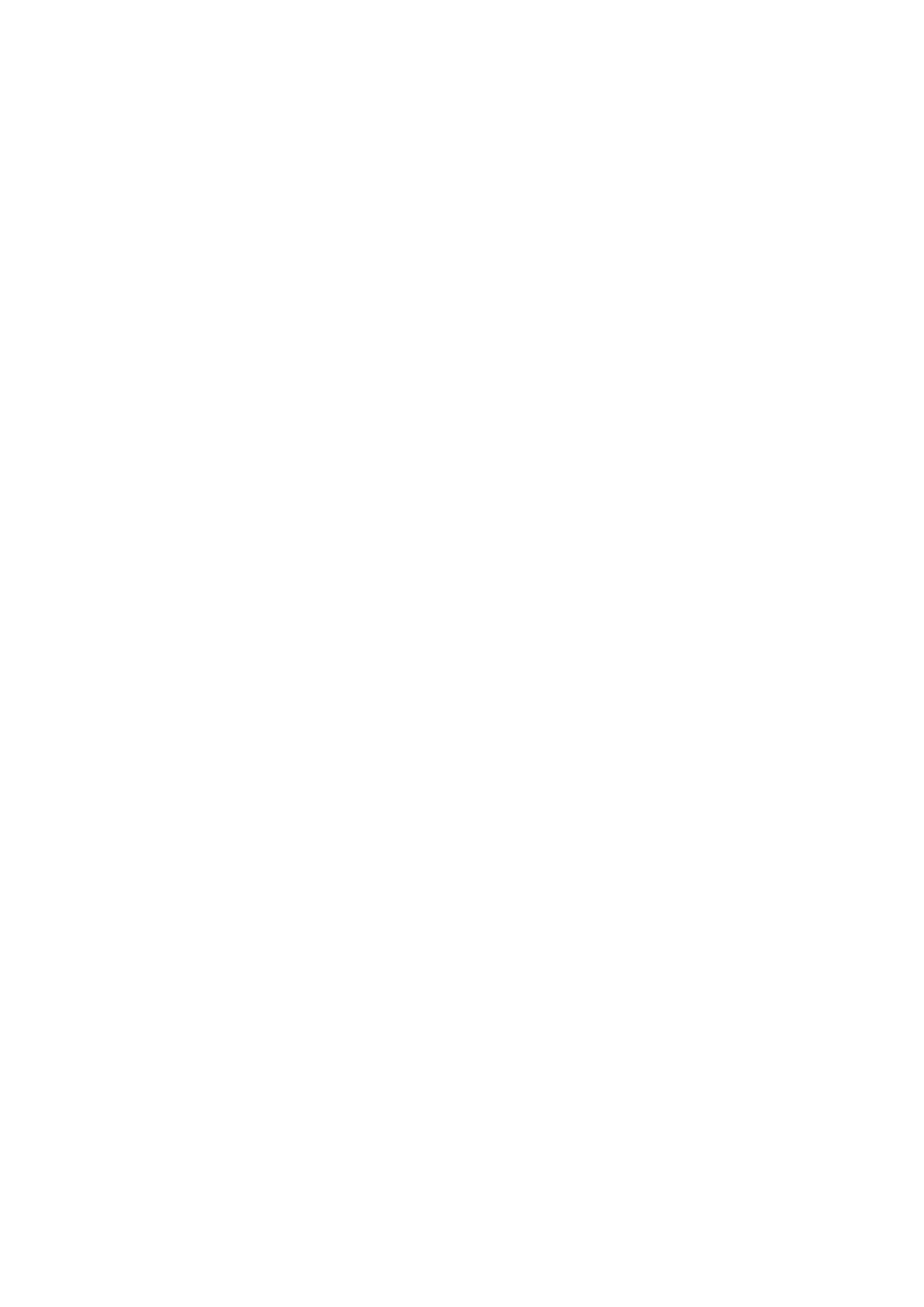# **Abstract**

WTO judges are proposed by the WTO Secretariat and elected to act as 'judges' if either approved by the parties to a dispute, or by the WTO Director-General in case no agreement between the parties has been possible. They are typically 'Geneva crowd', that is, they are either current or former delegates representing their country before the WTO. This observation holds for both first- as well as second instance WTO judges (e.g. Panelists and members of the Appellate Body). In that, the WTO evidences an attitude strikingly similar to the GATT. Whereas the legal regime has been heavily 'legalized', the people called to enforce it remain the same.

# **Keywords**

WTO, dispute resolution, panelists, judicial appointments

**JEL Classification**: K40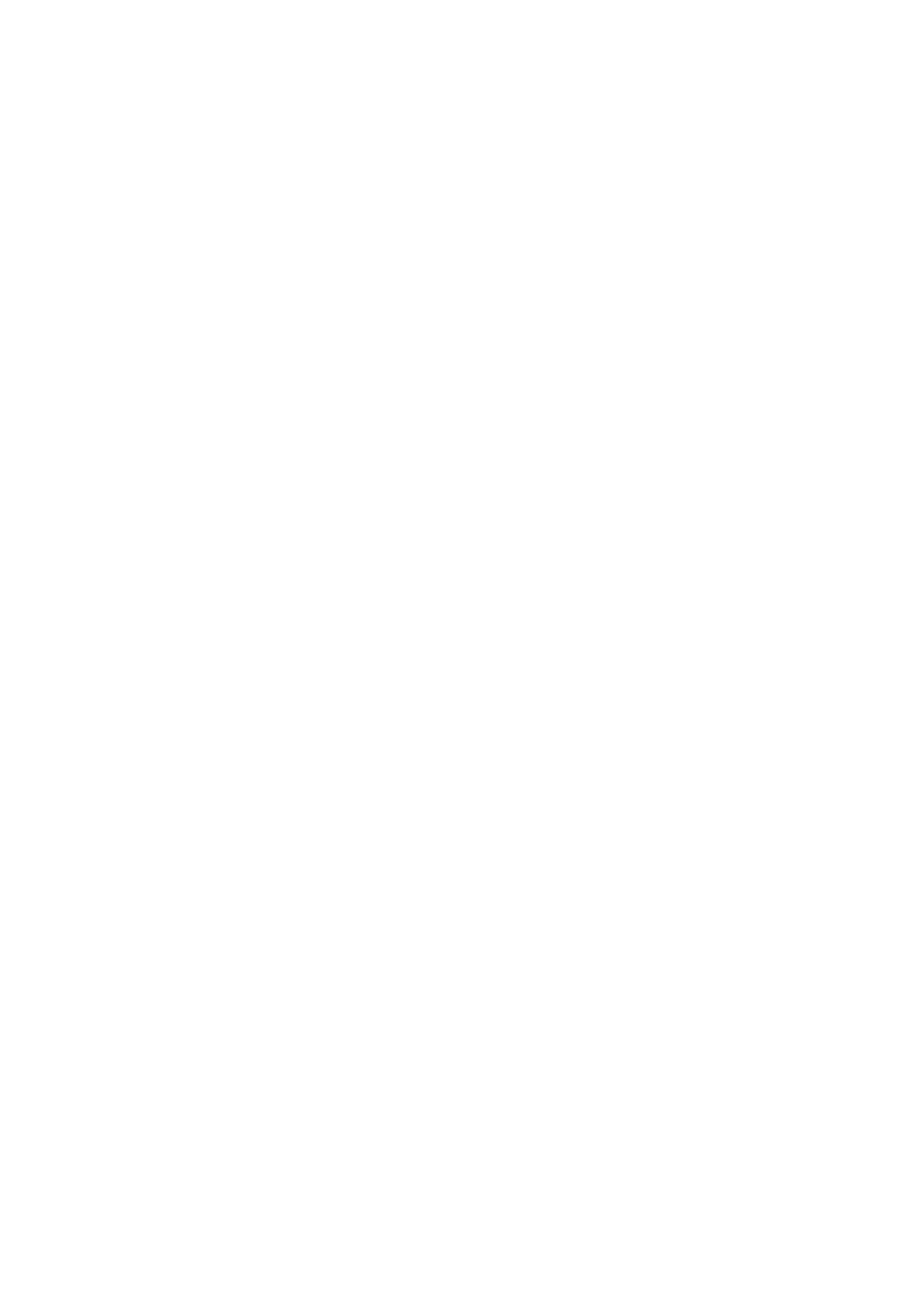#### **1. Introductory Remarks\***

In his monumental study of 1993, Hudec made a very persuasive claim to the effect that the WTO dispute settlement system did not transition to compulsory third party adjudication overnight. The GATT started as a 'relational contract' among few, like-minded players. Years of pragmatic judgments that followed, developed a trade ethos of respecting the agreed deeds, while deviations would be tolerated in the short run.

The typical GATT Panelist would be a trade delegate usually present in Geneva when disputes arose. The advent of the WTO has not changed this picture. Both Panelists, as well as members of the Appellate Body (AB) are typically current or former national delegates. It is of course difficult to 'measure' the impact that similar profiles might have on the shaping of outcomes. It is quite telling though, that whereas the WTO has been hailed as a departure from GATT's pragmatism and the beginning of a new era–namely 'legalization'–it is the people who largely contributed to the shaping of the GATT-era that are called to shape the new, changed image.

In Section 2, we discuss the identity and function of WTO 'judges', and their selection process. In Section 3, we focus on the identity and role of clerks aiding them. It is in this Section where we present our thoughts regarding the incentive structure of WTO judges to dedicate time and effort in resolving disputes submitted before them. Section 4 recaps the main observations.

# **2. Appointing Judges at the WTO**

#### *2.1 Panelists*

l

#### 2.1.1 Nomination

According to the DSU:

- (a) three Panelists will serve a Panel, unless parties agree to a Panel consisting of five Panelists (Art. 8.5);
- (b) it is the WTO Secretariat that has the initiative to propose Panelists (8.6);
- (c) it can propose Panelists from the indicative list ('roster') of Panelists which is kept at the WTO. WTO Members that can propose individuals for inclusion in the list, which divides the roster Panelists into 'governmental' and non-governmental (8.4);
- (d) if the parties agree with the Panelists proposed by the Secretariat, then the Panel will be established. Agreement of the parties is the sufficient condition to this effect. Nevertheless, if they disagree with respect to one or more Panelists proposed, then the complainant or the defendant can request from the Director-General (DG) of the WTO to establish or complete the Panel (8.7). Disagreements with proposed names must be based on 'compelling reasons' (8.6);
- (e) the right to request the DG to establish/complete the Panel cannot be exercised before 20 days from the establishment of the Panel have lapsed, e.g. 20 days from the date when the Dispute Settlement Body (DSB) has agreed to establish a Panel to adjudicate a particular dispute (8.7);
- (f) the DG has discretion to establish the Panel. He must consult with the Chairmen of the DSB and the competent committee, but does not have to follow their advice (8.7).

We would like to thank Marco C.E.J. Bronckers, Julie Pain, and Rhian-Mary Wood-Richards for graciously commenting on previous drafts, and for spending time answering to our many questions.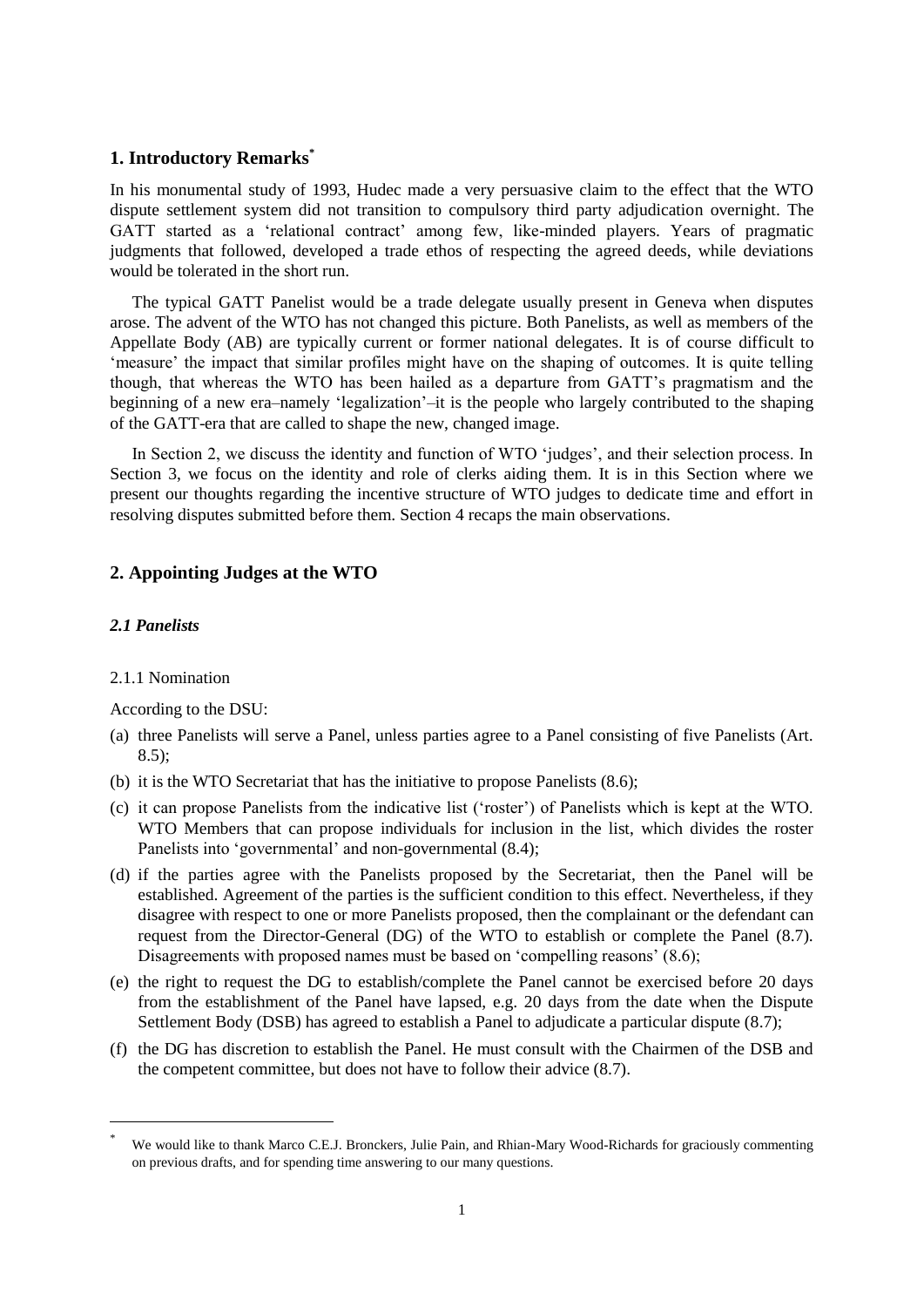In practice, all Panels established in the WTO-era so far have been composed of three Panelists, though a panel of five is an option.

The parties can reject the nomination of Panelists only for 'compelling reasons'. Practice–which we visit infra–suggests that requests to the DG to 'complete' the Panel happen very frequently. This should mean that either 'compelling reasons' arise too often (and then maybe the legislator had underestimated the frequency of occurrence), or that this term has been interpreted in a rather relaxed manner.

It is very difficult to indulge any further in this area, which belongs to the sphere of private information: proposals for Panelists take place behind closed doors. One thing is for sure. Nationality emerges as one 'compelling reason'. There is only one case–US-Zeroing (EC)–where nationals of a litigating party served in a Panel. In this case, Bill Davey (US national) and Hans Beseler (German national) served together as Panelists in a dispute between the EU and the US.<sup>1</sup>

The DG customarily meets not only with the two Chairmen (Dispute Settlement Body, General Council), but also with the members of the WTO Legal Service, and/or Services or Rules Division (if the case concerns trade in services, or contingent protection) when establishing the Panel. The DG has to consult but does not need to agree with anyone when 'composing' the Panel. The DSU does not include any 'checks and balances' regarding the manner in which the DG will perform his/her choice. As a result, we can only go by 'revealed preferences' and observe the people that have eventually got the nod.

#### 2.1.2 Who Gets the Nod?

l

We provide our Panelists' classification in order to facilitate the discussion and provide some hopefully useful conclusions. We make a general division across Panelists depending on whether the Panelists' main employer is governmental or non-governmental. We further subdivide nongovernmental into academic or private practice. Finally, we check whether Panelists were or have been a Geneva resident (a longer stay) at the time of their appointment, for both categories.

We thus, try to capture not only the nature of their link–if any–to a particular WTO Member but also the nature of their link to the WTO. While we use employment as proxy for the former, we use 'Geneva presence' as proxy for the latter.

During the period 1995–2014 a total of 245 Panelists have served on 224 Panels. This number (245) defines our sample. We have a dispute-Panelist dyad (or 'Panel appointments') of 672 (since three Panelists serve on a Panel).

Only 30% of all Panelists have been chosen from the indicative list. Note though, that 77 Panelists were not on the indicative list at the time of appointment, but were added on afterwards.

Around 60% of the total number (245), were in the service of their government at the time of their appointment. This number needs correction though, as we detail in what immediately follows.

Non-governmental Panelists represent 40% of the total number, of which 25% were private sector employees at the time of their appointment (mostly private consultants or lawyers in private practices), whereas 15% were academics.

58% of the non-governmental Panelists have been formerly (e.g. before the time of their appointment) in the service of their government. Were we to control for this number, then roughly three quarters (74%) of all Panel appointments include government or former government officials.

<sup>1</sup> This happens routinely though before the AB. In the GATT years, nationals did serve on occasion on Panels. Bob Hudec for example, a US citizen, served as Panelist in US-Customs User Fee; Andy Lowenfeld (US), and Pierre Pescatore (Luxembourg) served as Panelists in US-Section 337, a dispute between the EU and the US.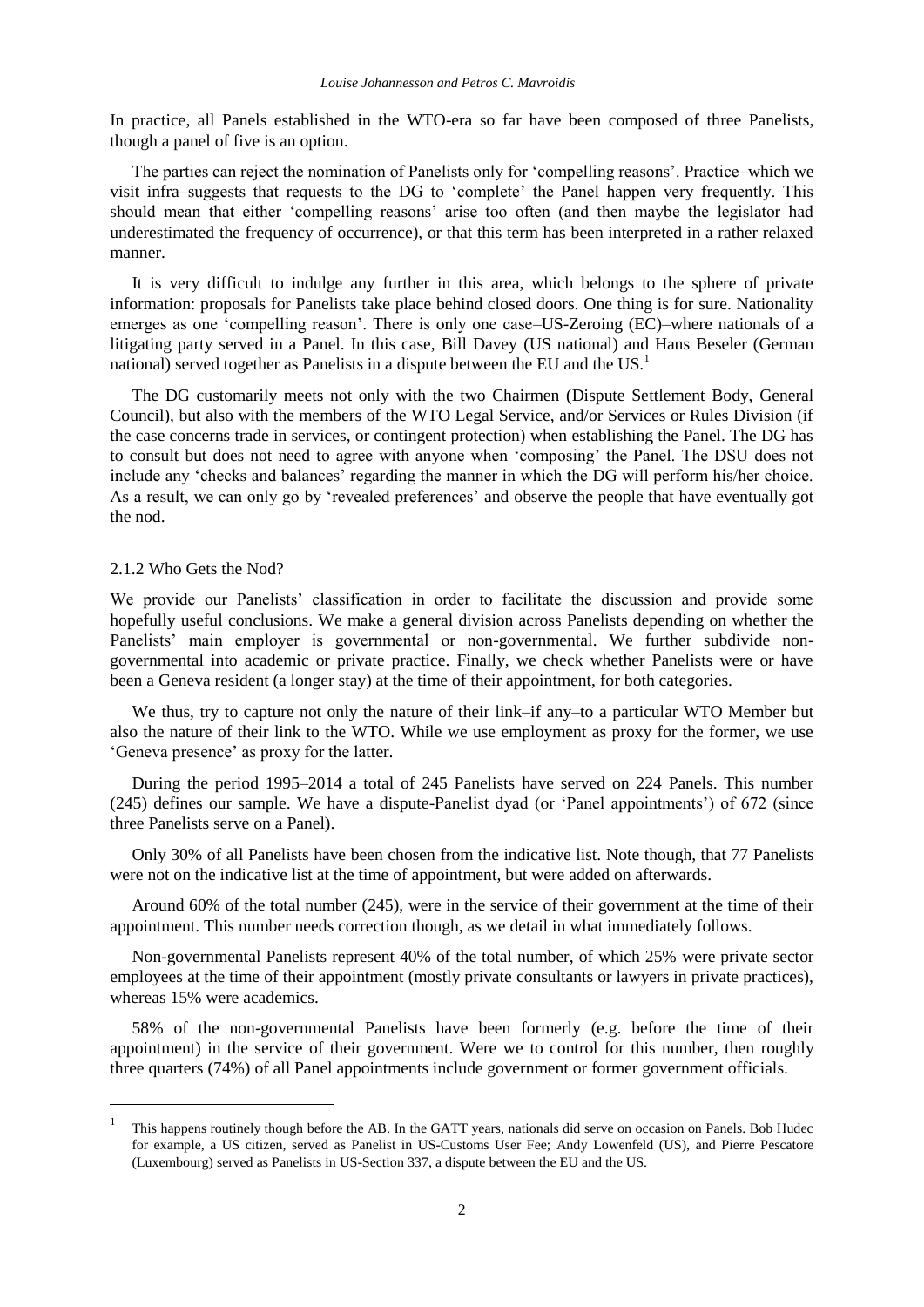Prior to their first Panel appointment, 66–76% of all Panelists had previously been in contact with WTO in some capacity and/or were current residents in Geneva. This includes Panelists that took part in GATT and its negotiations. We can only provide a range for this statistic, since it is unfortunately more unreliable than employment at the time of appointment.<sup>2</sup>

What about the education of Panelists? We should state at the outset that the disclosure of personal data is highly asymmetric across Panelists, and correcting through web search is not a perfect substitute for official disclosures. We thus were unable to find out the educational background for 33% of all Panelists.

With this caveat, we note that 40% of all Panels have had Panelists with a legal background, albeit with various levels of legal education/law degree. 16% of all Panelists have an economics background, the overwhelming majority being Economics majors in undergraduate studies, e.g. without a Master's or Ph.D. in economics. 12% of all Panelists have acquired other degrees, e.g. history, political science, geography etc.

#### 2.1.3 Remuneration

The DSU does not say much about remuneration of Panelists, other than (8.11):

Panelists' expenses, including travel and subsistence allowance, shall be met from the WTO budget in accordance with criteria to be adopted by the General Council, based on recommendations of the Committee on Budget, Finance and Administration.

In practice, following an unofficial 'memorandum' dating from 1992, the following applies:

- (a) governmental Panelists do not get reimbursed for Panel work. They will get reimbursed for travelling, if they are not Geneva-based;
- (b) non-governmental Panelists will get reimbursed 600CHF/day of work. They will also receive a 437CHF/day per diem to cover expenses incurred when participating in Panel hearings in Geneva. Finally, they can request money for work done in preparation of meetings. In the overwhelming majority of cases, anecdotal evidence suggests that they do not request honoraria for more than 10 days per dispute, paid at 600CHF/day.<sup>3</sup>

#### 2.1.4 Function

l

Panels have standard terms of reference, unless if agreed otherwise by the parties to a dispute, namely (Art. 7 DSU):

To examine, in the light of the relevant provisions in (name of the covered agreement(s) cited by the parties to the dispute), the matter referred to the DSB by (name of party) in document ... and to make such findings as will assist the DSB in making the recommendations or in giving the rulings provided for in that/those agreement(s).

This is hardly a self-interpreting statement and it says nothing about sources of law they can use, standard of review etc. One thing is clear: Panelists are 'agents' with a limited mandate; they are not 'principals'. They must ensure the 'policy space' committed to the WTO by the 'principals', the WTO Members. Art. 3.2 DSU reads to this effect:

Recommendations and rulings of the DSB cannot add to or diminish the rights and obligations provided in the covered agreements.

<sup>2</sup> Unless they clearly state in their curriculum vitaes, official biographies or if they have or had employment as a WTO delegate or similar it can't be conclusively determined what kind contact they have had with Geneva in general, WTO in particular. Undetermined are around 12% (78 panel appointments) for this variable.

<sup>3</sup> The WTO is non-transparent in this respect, and the information we have included here is based on interviews with former Panelists.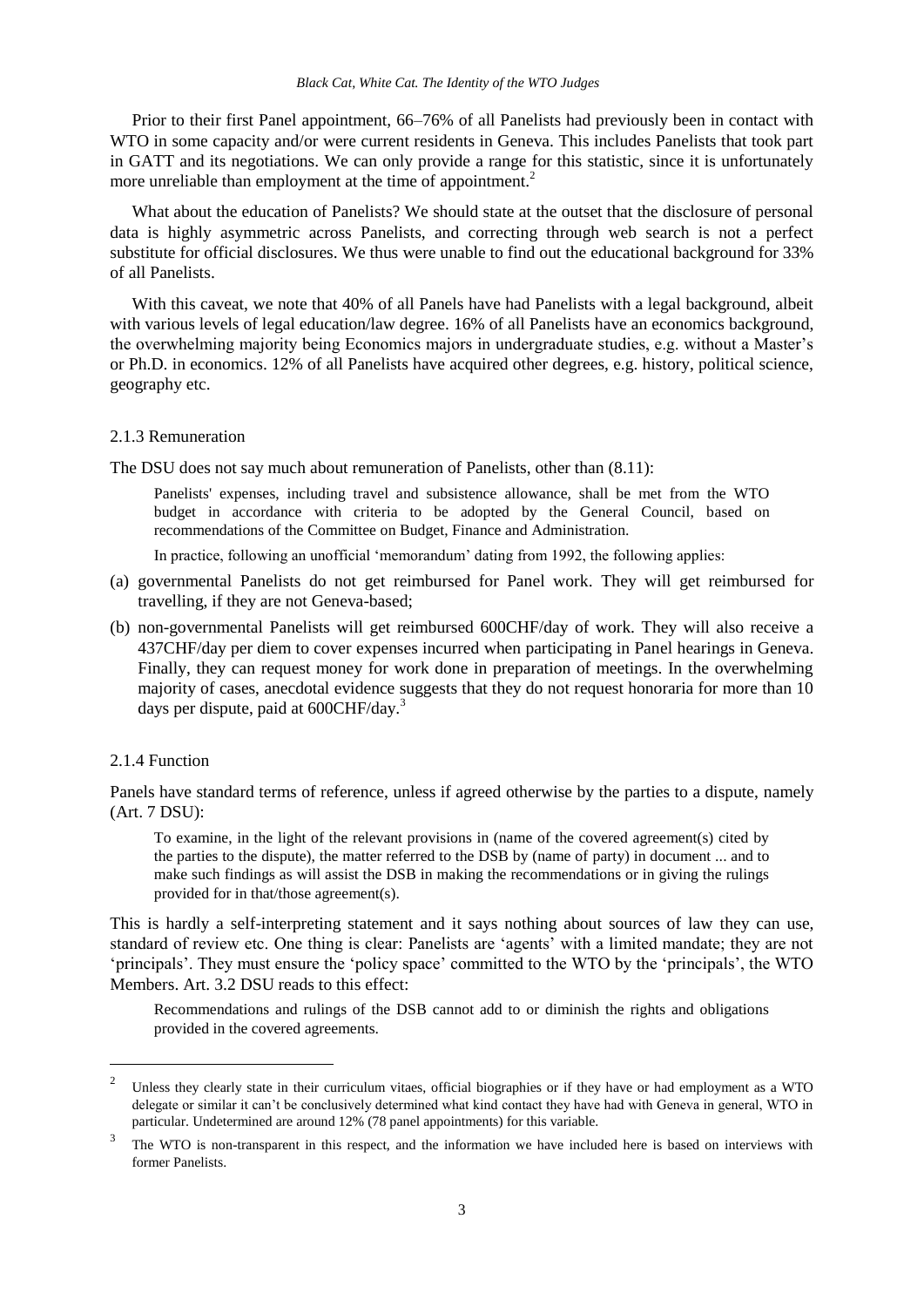To this effect, they will issue 'recommendations' when a violation has been established, and may issue 'suggestions' as well (Art. 19 DSU). The former have standardized content, namely (Art. 19.1 DSU):

that the Member concerned bring the measure into conformity with that agreement.

Suggestions do what their name indicates: they 'suggest' specific ways to achieve compliance, e.g. to bring measures into conformity with the WTO. They are optional, and non-binding. Although transaction costs could be heavily reduced if followed, WTO Members can lawfully disregard them. Practice evidences that they have been followed a few times only so far.<sup>4</sup>

#### *2.2 ABMs (Appellate Body Members)*

#### 2.2.1 Nomination

A Preparatory Committee was established (where delegates at the DSB could participate) in order to decide on the selection process for the members of the AB. Following a recommendation by this body, the  $DSB<sup>5</sup>$  decided that an organ be established comprising the DG of the WTO, and the Chairmen of the General Council, the DSB, the CTG (Council for Trade in Goods), the CTS (Council for Trade in Services), and the TRIPs (Trade-related Intellectual Property Rights) Council. This organ would be receiving propositions for nominations by WTO Members and at the end, propose to the DSB its nominees. It is the DSB that would appoint the members of the AB.<sup>6</sup> Individuals are nominated for a four year term, which is renewable once.

Art. 17.1 DSU states that three rotating members of the AB (a division) will hear a case. The formula for selection of a division is not reflected in the DSU or in the AB WP (Working Procedures), and is unknown to the wider public (Rule 6 WP).<sup>7</sup> A presiding member for each division will be selected (Rule 7 WP). Although a division hears and decides a particular case (Rule 3 WP), a practice of collegiality has developed. In an effort to promote consistency and coherence in decision-making, Rule 4 WP reflects the so-called collegiality-requirement: according to its § 3, the members of a division will exchange views with members of the AB who do not participate in their division on the resolution of the dispute before them. The final decision of course will be taken by the members of the division alone.

l

<sup>4</sup> Mavroidis and Wu (2012) include a list of suggestions issued during 1995–2012. We discuss the precedential value of reports infra.

<sup>5</sup> Elsig and Pollack (2014) discuss all this in detail.

<sup>6</sup> WTO Doc. WT/DSB/1 of June 19, 1995.

<sup>7</sup> Anecdotally, it seems that on its appointment, each member of the AB receives a number. A combination of three numbers, rotating according to a *secret formula*, will hear appeals as they are coming to the AB. For example, numbers 1, 2 and 5 will hear appeal against DS 1, numbers 2, 6 and 9 will hear appeals against DS2 and so on. What is unknown is the *formula* for rotating the divisions.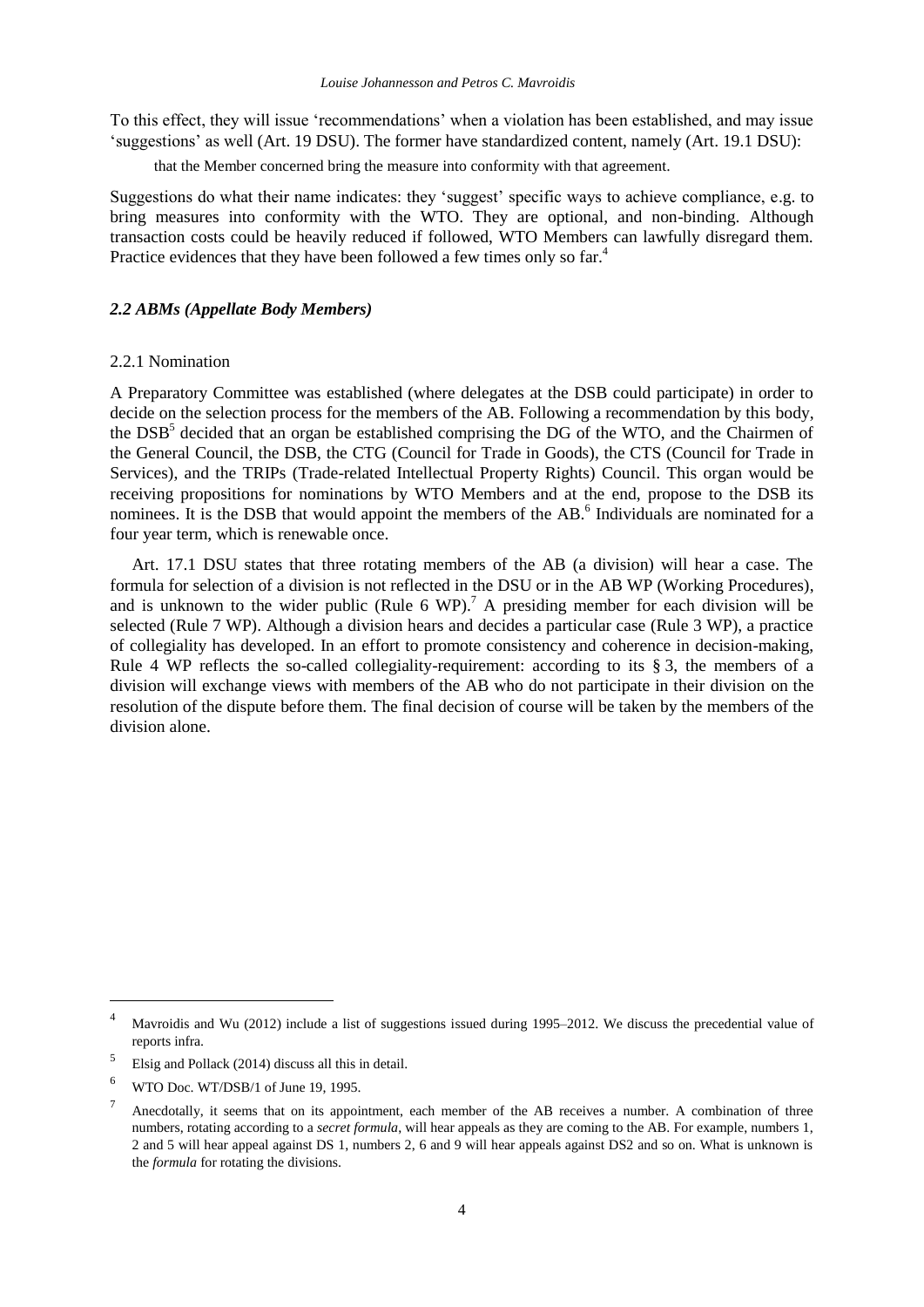## 2.2.2 Who Gets the Nod?

The following table is a complete list of former and current AB Members up until February 2015

| <b>Name</b>        | #Disputes      |               | Nationality Term of Office | <b>Property</b>             | <b>Former</b><br><b>Panelist</b> | <b>Panelist</b><br>after AB |
|--------------------|----------------|---------------|----------------------------|-----------------------------|----------------------------------|-----------------------------|
| Abi-Saab           | 28             | Egypt         | 2000-2008                  | $\mathbf{A}$                |                                  |                             |
| <b>Bacchus</b>     | 34             | <b>US</b>     | 1995-2003                  | FG/P                        |                                  |                             |
| Baptista           | 17             | <b>Brazil</b> | 2001-2009                  | $\mathbf{P}$                |                                  | Yes                         |
| Bautista           | 8              | Philippines   | 2007-2011                  | FG                          | Yes                              |                             |
| <b>Beeby</b>       | 12             | New Zealand   | 1995-2000                  | ${\rm FG}$                  |                                  |                             |
| Ehlermann          | 27             | EU            | 1995-2001                  | ${\rm FG}$                  |                                  |                             |
| El-Naggar          | 14             | Egypt         | 1995-2000                  | A/P                         |                                  |                             |
| Feliciano          | 25             | Philippines   | 1995-2001                  | A/FG                        |                                  |                             |
| Ganesan            | 25             | India         | 2000-2008                  | ${\rm FG}$                  | Yes                              |                             |
| Hillman            | 13             | <b>US</b>     | 2007-2011                  | ${\rm FG}$                  |                                  |                             |
| Janow              | 9              | <b>US</b>     | 2003-2007                  | A/FG                        | Yes                              |                             |
| Lacarte-Muró       | 27             | Uruguay       | 1995-2001                  | ${\mathcal F} {\mathcal G}$ | Yes                              | Yes                         |
| Lockhart           | 19             | Australia     | 2001-2006                  | FG/P                        |                                  |                             |
| Matsushita         | 16             | Japan         | 1995-2000                  | $\mathbf{A}$                |                                  |                             |
| Oshima             | 8              | Japan         | 2008-2012                  | FG                          |                                  |                             |
| Sacerdoti          | 24             | EU            | 2001-2009                  | A                           |                                  |                             |
| Taniguchi          | 20             | Japan         | 2000-2007                  | $\mathbf{A}$                |                                  |                             |
| Unterhalter        | 10             | South Africa  | 2006-2013                  | $\mathbf P$                 | Yes                              |                             |
| Graham*            | $\overline{4}$ | <b>US</b>     | $2011 -$                   | FG/P                        |                                  |                             |
| Ramírez-Hernández* | 20             | Mexico        | $2009 -$                   | ${\rm FG}$                  |                                  |                             |
| $Chang*$           | 7              | Korea         | $2012 -$                   | A                           |                                  |                             |
| Bhatia*            | 11             | India         | $2011 -$                   | FG                          |                                  |                             |
| Van den Bossche*   | 11             | ${\rm EU}$    | $2009 -$                   | $\mathbf{A}$                |                                  |                             |
| Zhang*             | 16             | China         | $2008 -$                   | FG                          | Yes                              |                             |
| Servansing*        | $\mathbf 0$    | Mauritius     | $2014 -$                   | ${\rm FG}$                  |                                  |                             |

#### **Table 1: Appellate Body Members**

\*Current AB Members.

A few observations seem warranted:

- (a) the preference for former government officials (over 60% of all appointments) is clear and it cuts across trading partners, in the sense that all of them share this preference;
- (b) practitioners and academics are more or less of equal number, and definitely a minority across all appointments;
- (c) fourteen WTO Members have shared all AB members. EU, Japan, and the US have appointed three each; Egypt, India, and Philippines, two each; Australia, Brazil, China, Korea, Mexico, New Zealand, South Africa, and Uruguay have appointed one member each;
- (d) there has never been an AB term without an EU or US member.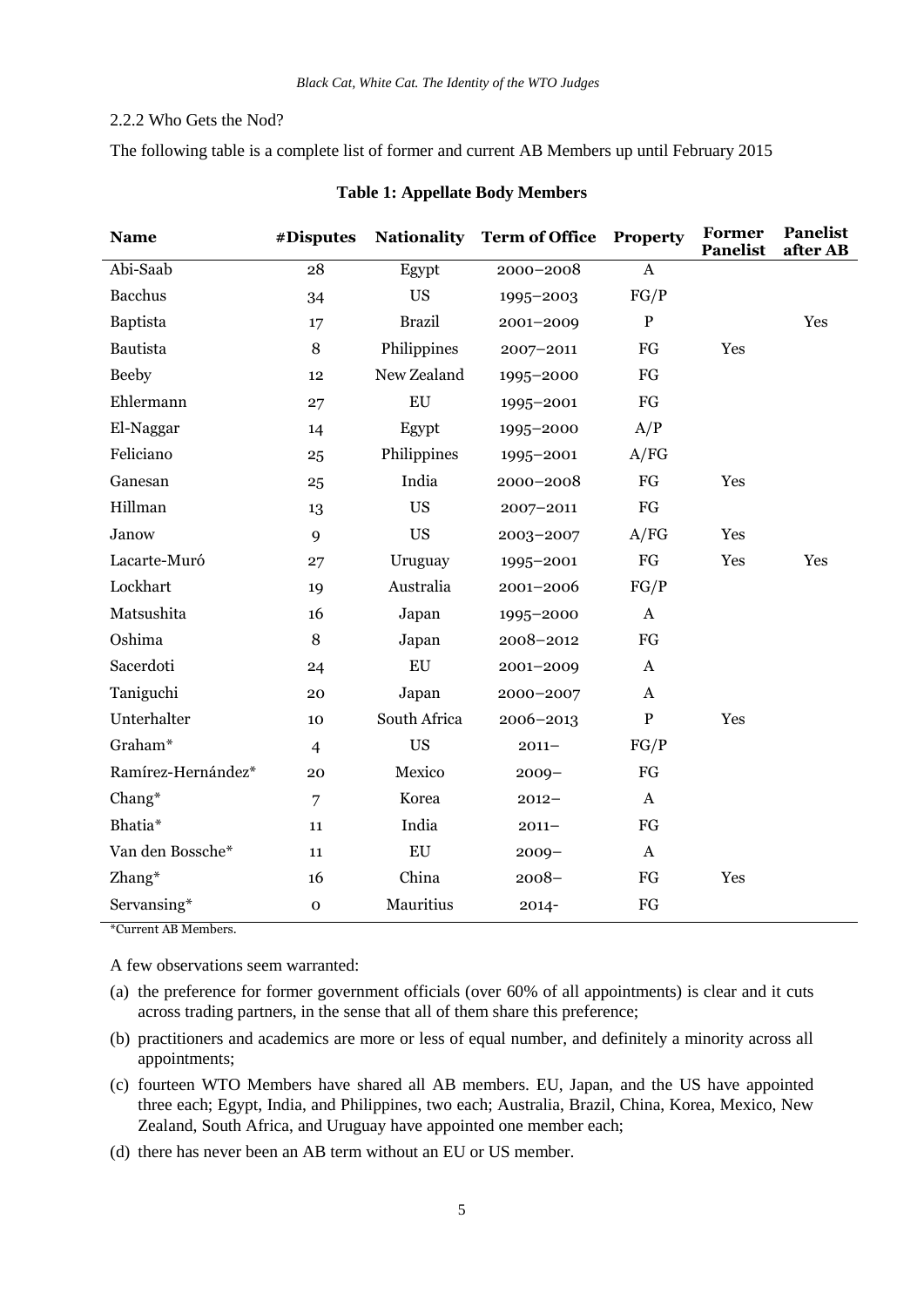The typical AB Member is male, with tenure of around 75 months (6 years) with 16 disputes during that time. Most likely, he/she is a former government official and 60 years of age at the start of the term of office.



**Figure 1: Average number of disputes adjudicated by AB Member.**

#### 2.2.3 Remuneration

The lack of transparency that we observed with respect to the remuneration of Panelists is evident here as well. WT/DSB/1, the Decision Establishing the AB cited supra, reads in §12:

The amount of a retainer/fee package would have to be large enough to offset a member's opportunity cost of work foregone because of potential conflicts of interest, or incompatibility with sporadic trips to Geneva. … the compensation should be high enough to provide an incentive for a member not to take on work which might create a conflict of interest. Accordingly, it would appear that the retainer should be set at a minimum of SF 7,000 per month, plus a fully-adequate daily fee, travel expenses and a per diem. The actual amounts should be set on the basis of further research on current rates for equivalent services under similar conditions.

The wording might suggest that members of the AB will be paid asymmetrically, since the opportunity cost cannot be the same say for a practicing attorney in a leading law firm, and a mid-level bureaucrat. In practice though, they are paid the same amount for work done. Work done however, can be asymmetric for two reasons:

- (a) the formula for appointment in a Division is unknown. Empirically however, we know that some AB members have been appointed more often than others, as our Table 1 shows;
- (b) besides the 7,000 Swiss francs per month (which have been adjusted since 1995), AB members can request compensation for work done at home on any given case. The compensation is fixed at around 780CHF/day of work. The amount of compensation requested depends on various factors ranging from the complexity of the case to the personal ethics of individuals involved.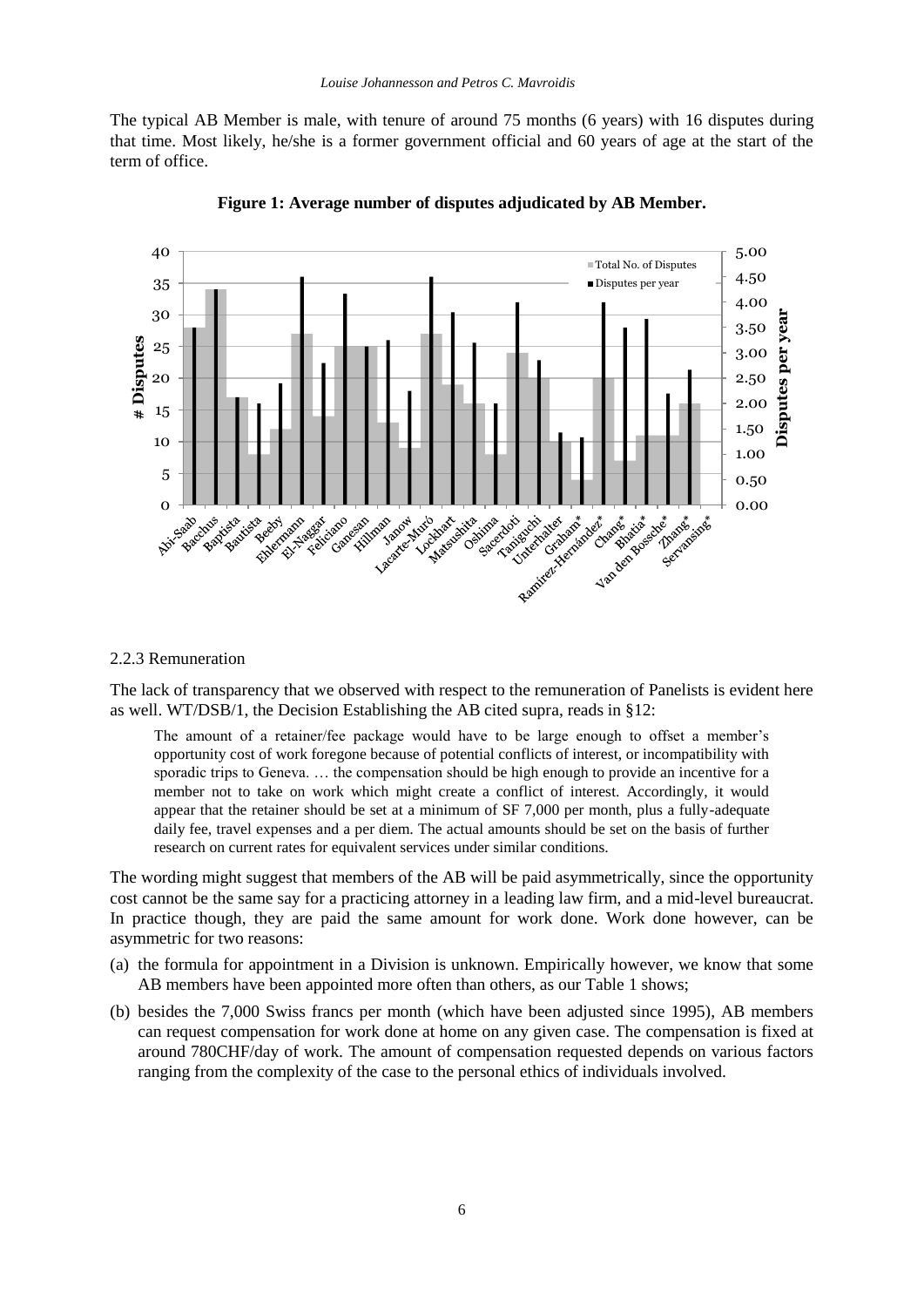It seems that they are paid on yearly basis more than the stated supra statutory sum, but it is highly unclear (because of lack of transparency) who gets paid what. $8$ 

#### 2.2.4 Function

The AB decides in last resort. It hears appeals against Panel reports (Art. 17.1 DSU), can uphold, modify or reject appealed Panel findings (Art. 17.13 DSU) and in doing that must be limited to issues of law (Art. 17.6 DSU). Panels are the trier of facts; the AB cannot revisit facts in order to re-establish de novo the factual record.

Since its review is based on issues of law–almost by construction–its function is to provide interpretations of the provisions that could–in principle–apply across cases. There is nothing binding *stare decisis* in the WTO legal system. De facto nevertheless, the system comes close to that. In US-Stainless Steel (Mexico), the AB re-visited all prior case law and held that it expected Panels to follow prior AB findings dealing with the same issue (§158):

It is well settled that Appellate Body reports are not binding, except with respect to resolving the particular dispute between the parties. This, however, does not mean that subsequent panels are free to disregard the legal interpretations and the *ratio decidendi* contained in previous Appellate Body reports that have been adopted by the DSB. In *Japan—Alcoholic Beverages II*, the Appellate Body found that:

[a]dopted panel reports are an important part of the GATT *acquis*. They are often considered by subsequent panels. They create legitimate expectations among WTO Members, and, therefore, should be taken into account where they are relevant to any dispute. (italics in the original)

In US-Shrimp (Article 21.5-Malaysia), the AB clarified that this reasoning applies to adopted AB reports as well.

#### **3. Support Mechanism: WTO Clerks**

#### *3.1 Panel-Stage*

l

#### Art. 27.1 DSU reads:

The Secretariat shall have the responsibility of assisting panels, especially on the legal, historical and procedural aspects of the matters dealt with, and of providing secretarial and technical support.

Panels are aided by law clerks. Contrary to the US tradition, clerks are not assigned to individual judges but to the Panel as such. Law clerks have to pass a competition to this effect and join the WTO. That is, law clerks' allegiance is to the WTO, its case law so far etc., and not to particular judges as is the case for example of clerks to the US Supreme Court.

Practice suggests that–depending on the subject-matter and administrative capacity–different divisions will assist Panels. Typically, a Legal Officer and a Secretary assist Panels. The Legal Officer will be a member of the WTO Legal Affairs Division unless the dispute concerns a contingent protection instrument. In this case, the Legal Affairs Officer will be a member of the WTO Rules Division. A similar arrangement is in place whenever litigation focuses on trade in services. In such a case, a member of the WTO GATS Division will act as Legal Officer.

<sup>8</sup> WTO Doc. WT/DFA/W/115 mentions in p. 88 that AB expenditure for that year was 624,000 Swiss francs. This sum exceeds the statutory amount by at least 40,000 Swiss francs. Take into account that this was the budget for 2005. The budgetary prediction for 2015 is 2,000,000 Swiss francs that have been committed to the AB.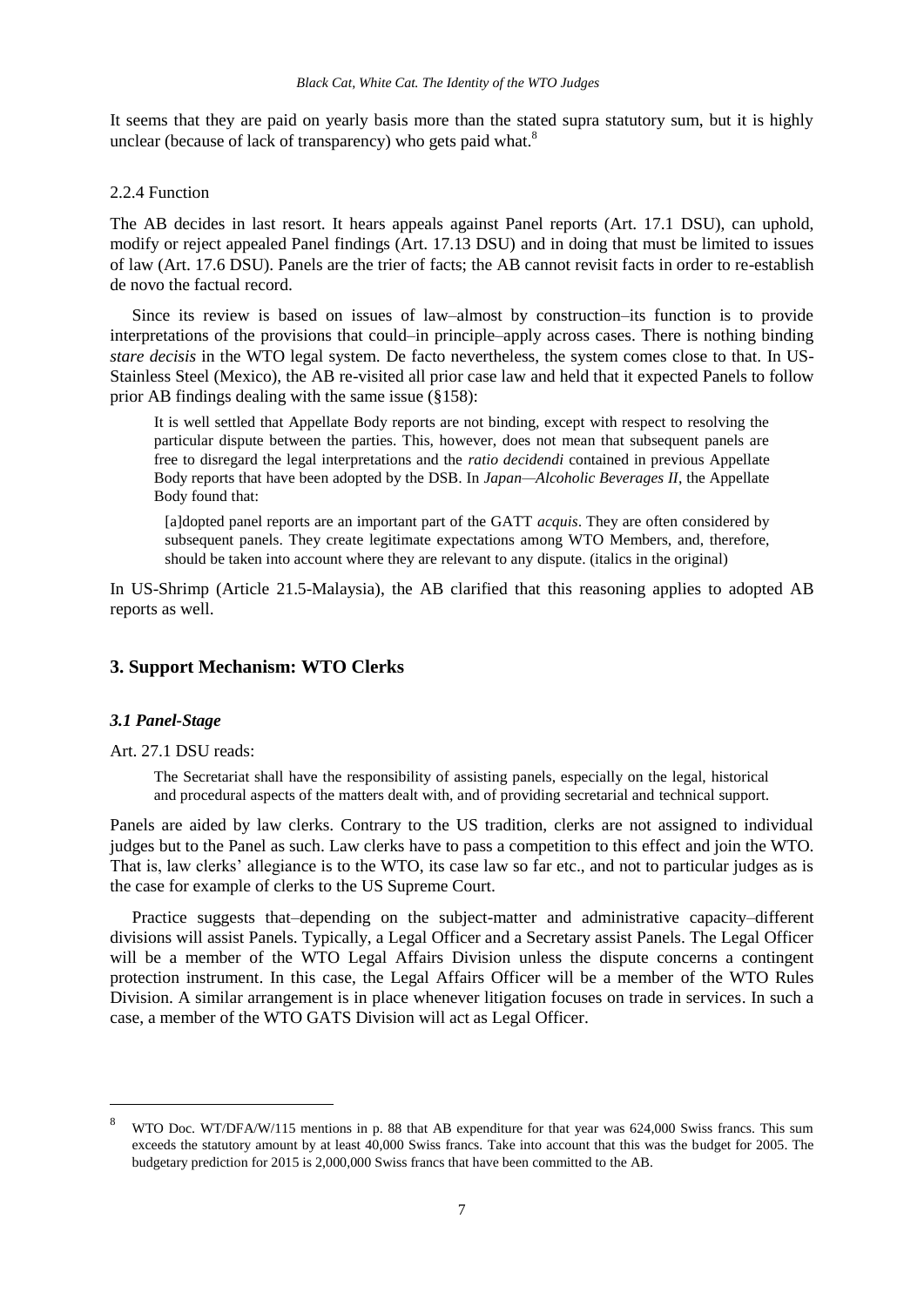Secretaries are chosen from the *ratione materiae* competent Division, e.g. a member of the WTO Agriculture Division will act as Secretary in cases involving interpretation of the WTO Agreement on Agriculture.

#### *3.2 AB-Stage*

The AB as well, has its own Legal Service. The conditions for recruitment are identical to those for the WTO Secretariat.

#### **4. Black Cat, White Cat**

A famous Chinese proverb goes like this:

Black cat, white cat, all that matters is that it gets the mice.

'Getting the mice' is a whole new ball game in WTO dispute settlement system. Detailed rules regarding adjudication have been introduced, the legal framework has expanded exponentially as a result of the successful conclusion of the Uruguay round, and yet the identity of Panelists remains the same.

This is counter-intuitive to say the least. The amount of case law produced by the WTO is quite substantial and keeping up with it is a full-time job. Since–as argued above–knowledge of case law is quintessential—as Panels are expected to follow it— one would expect that Panelists would be well versed in the intricacies of case law ranging from rules of origin to public health measures to intellectual property rights. How many members of national delegations can honestly claim expertise in the field as described above?

We do not know the criteria of the Secretariat for selecting Panelists. Nordström (2005) hints that the influence of law clerks in drafting reports should not be under-estimated, although recognizes the limits of the factual record he has established.

As stated above, it is the WTO Secretariat that has the incentive, the legal right indeed to propose Panelists. It is quite immaterial whether proposed Panelists are members of the roster or not, the right of the Secretariat is not circumscribed by similar concerns. Indeed, the Secretariat can disregard the expressed will of WTO Members by proposing non-roster Panelists. It is true that Panelists will not be appointed unless the parties agree to the proposals. Yet recall that in the lack of agreement it is the Secretariat again (this time the DG) that chooses who the Panelists in a given dispute will be and this time, agreement by the parties is not required for an appointment to be made.

WTO Panelists are either unpaid for the service they provide or paid a modest—compared to market prices in the private sector—honorarium (600CHF/day). The majority of Panelists are government officials, who do the work for free. The WTO has not put in place any pecuniary incentive for Panelists that much is for sure.

Think in terms of the opportunity cost as well. Government officials give up on their government work in order to resolve disputes. It is of course easier for large delegations to 'take one for the team' and distribute the work of the missing delegate between them. It is more difficult for smaller delegations. Horn et al. (2011) provide the numbers showing that delegates from EU, US (the large delegations) become Panelists about 10% of the time. Delegates from smaller delegations should thus have even less of an incentive to work as Panelists. And yet, they represent the 'bulk' of Panelists. Why not refuse then? Probably, they do not refuse because the appointment as Panelist is good for their career development. The best of both worlds for them is to accept nominations while 'outsourcing' the work associated with the nomination.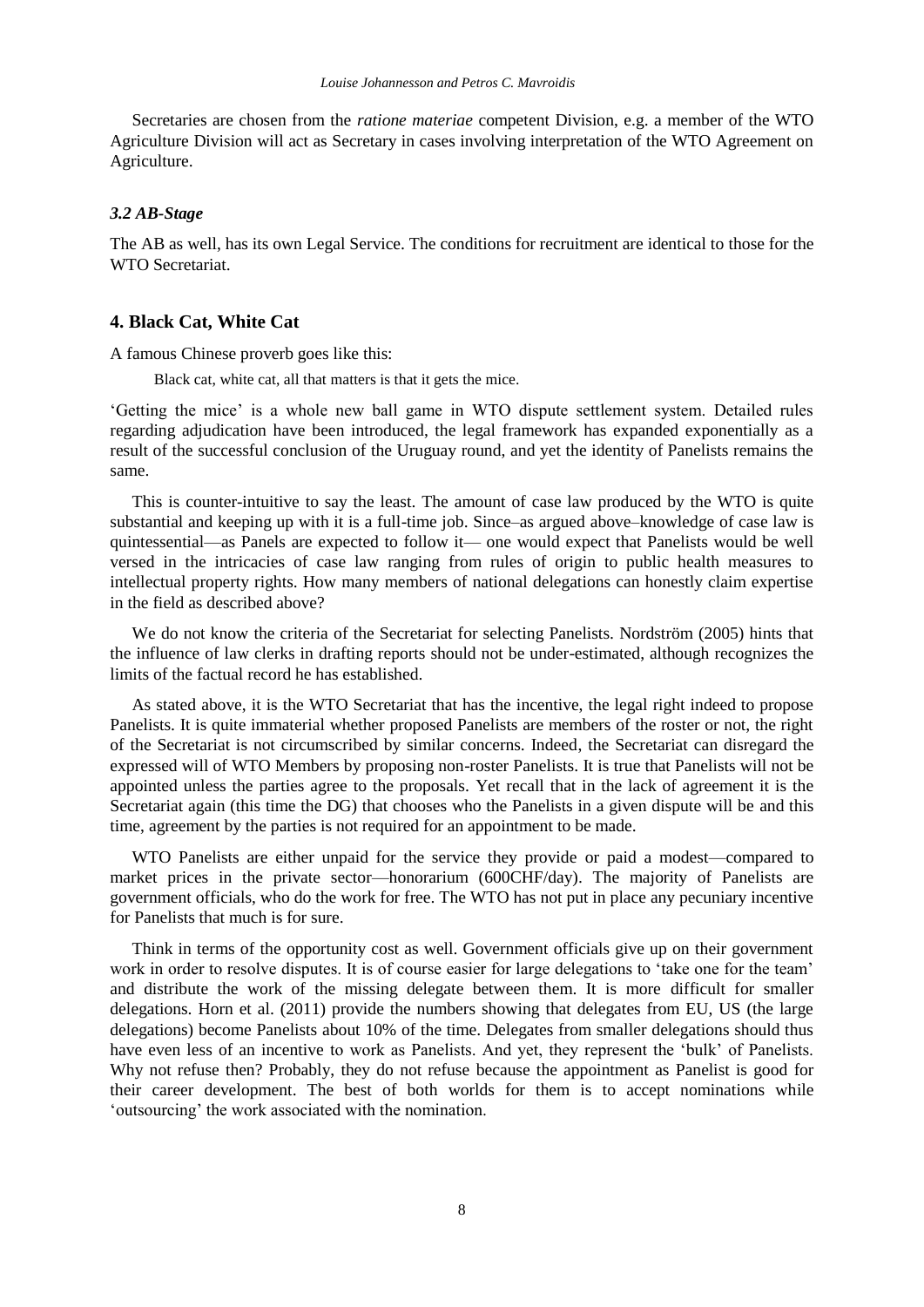Consistency—assuming one is not consistently incorrect—is an incentive compatible structure for any adjudicating forum, since this is the best proxy for 'independence' and 'impartiality'. For consistency to be thus served, expertise is necessary input. Expertise nevertheless, should not be taken for granted and it is more likely that it resides with members of the WTO Secretariat than with 'amateur' judges.

In 'The Go-Between', L.P. Hartley's 1953 classic novel, the past is likened to a foreign country; 'they do things differently there'. When it comes to adjudication, the past is close to the Holy Grail. There are of course good arguments in favour of constant rotation of judges such as abating institutional bias. But there are equally good arguments in favour of consistency, although consistency is not a value per se. The key to the past is in the hands of the WTO Secretariat and not in the hands of one- or two time Panelists, as the majority of them are.<sup>9</sup> The quest to be consistent will be highly aided by those who are not prepared to question the past, and this is an area where government officials have comparative advantage over doubting academics.

Taking all this on board would suggest that the interests of amateur judges are best served when:

- (a) They can pride themselves that they have served as Panelists;
- (b) Panel time has not been too much of a distraction from their day to day occupation;
- (c) They have 'outsourced' the work associated with the preparation of the 'issues paper' that serves as basis for Panel deliberations, the drafting of award, the consistency of the award with prior rulings on the same issue to those with the expertise to do a good job, e.g. the members of the WTO Secretariat.

The situation is probably a bit different with respect to members of the AB. Much of our discussion supra nevertheless, finds application there as well. All this to suggest that, while the Secretariat has no authority to interpret the various provisions in the WTO Agreement and should serve rather than lead the Panel, there are good arguments to suggest that the line between 'serve' and 'lead' is more a line in the sand rather than set in stone.

l

<sup>9</sup> Horn et al. (2011).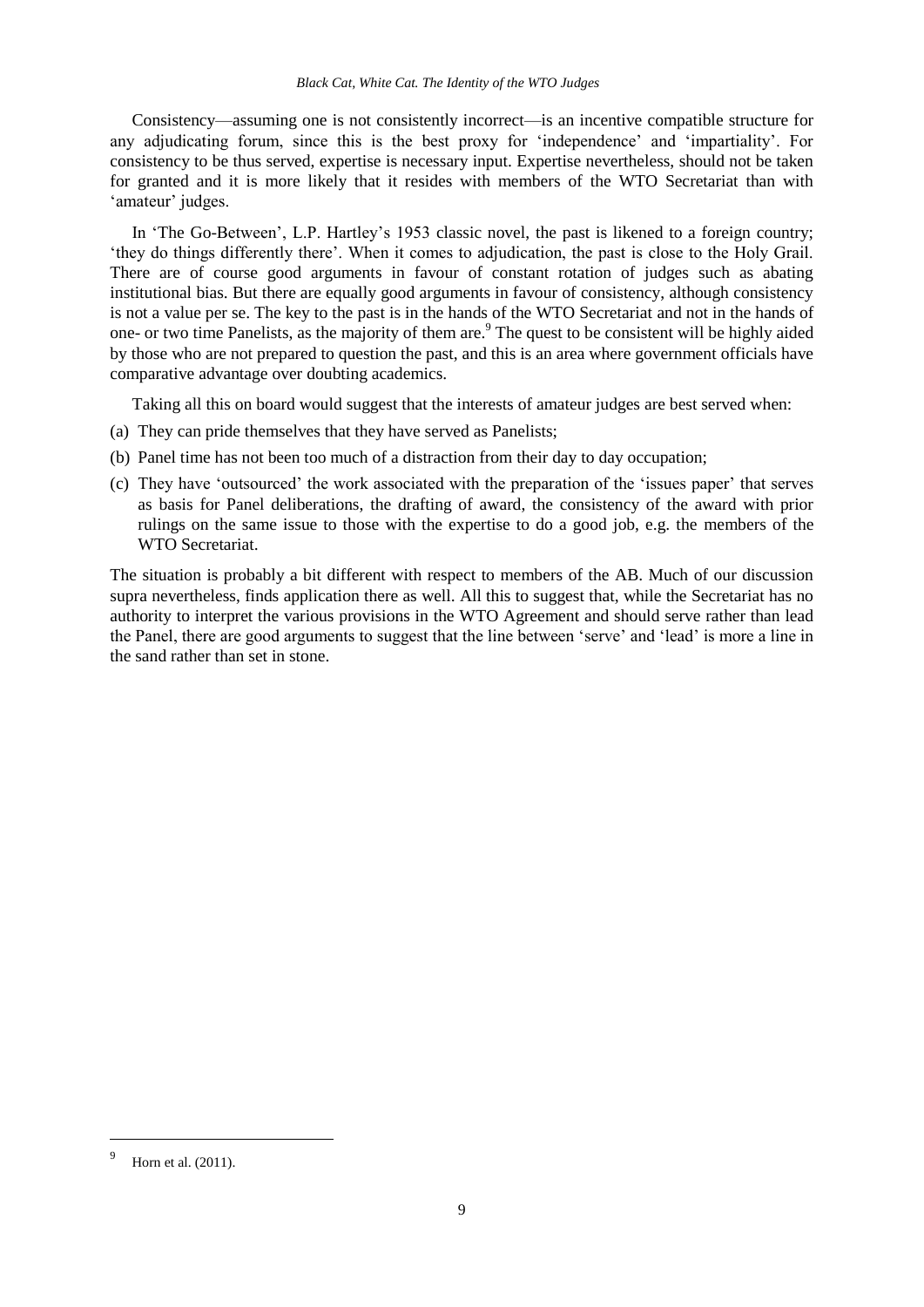## **References**

- Elsig, Manfred and Mark A. Pollack. 2014. Agents, trustees, and international courts: The politics of judicial appointment at the World Trade Organization, European Journal of International Relations, 20:391–415
- Horn, Henrik, Louise Johannesson, and Petros C. Mavroidis. 2011. The WTO Dispute Settlement System (1995–2010): Some Descriptive Statistics, Journal of World Trade, 45: 1107–1138.

Hudec, Robert E. 1993. Enforcing International Trade Law, Butterworths" London, UK.

- Mavroidis, Petros C., and Mark Wu. 2012. The Law of the WTO, WEST Publishing: Egan, Minnesota.
- Nordström, Håkan. 2005. The WTO Secretariat in a Changing World, Journal of World Trade, 39: 819–53.